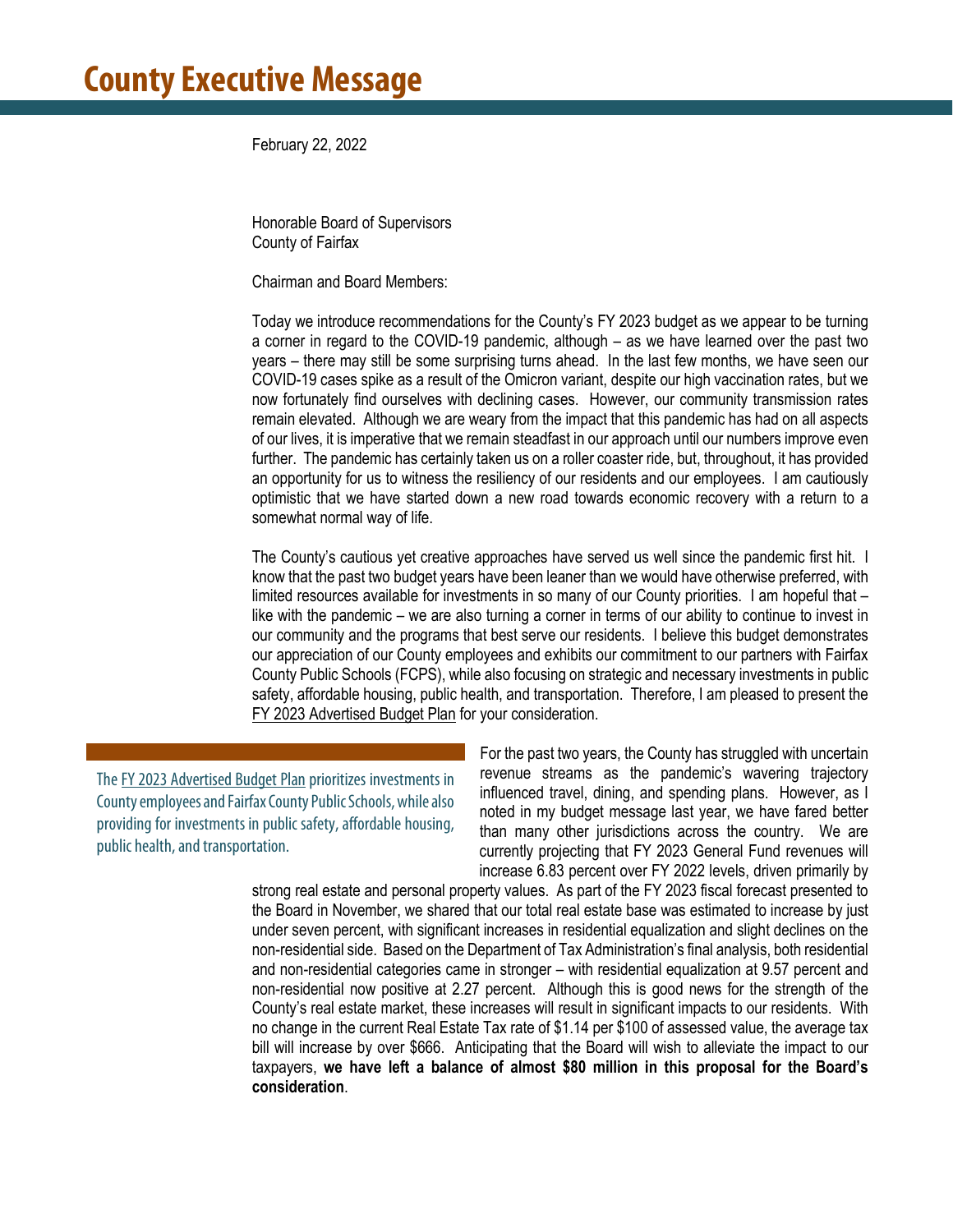I will note that, historically, we have seen the largest residential equalization increases in categories which include more affordable homes, such as condominiums and townhomes. However, this year, as many of our residents look for more square footage to accommodate long-term teleworking arrangements, single-family homes are seeing the largest surges in values. Overall, single-family home assessments have increased almost 11 percent, while townhomes have grown just under 9 percent and condominiums slightly under 4 percent.

It is also important to note the action that the Board has already taken to expand the County's tax relief program for the elderly and disabled. With the ordinance passed on December 7, 2021, it is estimated that more than 2,000 additional residents will qualify for tax relief as a result of increased income and net worth limits, as well as the exclusion from the net worth calculation of up to five acres of land that cannot be subdivided. In 2023, the program will be expanded even further, with the addition of a 75 percent tax relief bracket and the introduction of a tax deferral program. These adjustments mark the first updates to the program since FY 2006. The projected revenue reduction associated with this program change as well as baseline funding to support the additional positions approved by the Board at the *FY 2022 Mid-Year Review* to implement the expanded program are included in this proposal.

Based on the impact that the pandemic has had worldwide on supply chains and the manufacturing of technological components, we are also seeing tremendous impacts on vehicle values and Personal Property Tax projections. As new cars are in limited supply and used cars appreciate in value, our projections as we were building this budget proposal indicated increases in the average vehicle levy of approximately 15.5 percent, based on November 2021 values. However, updated vehicle values from JD Power as of January 2022 now indicate an increase of over 33 percent in the average vehicle levy in the County. This increase – combined with the declining impact of state Personal Property Tax Relief Act (PPTRA) funds (which have been frozen at \$211 million since FY 2007) – will have a significant impact on Personal Property Tax bills. With no changes to the Personal Property Tax rate or the methodology utilized to value vehicles for purposes of assessing the tax, the average tax bill will increase by \$181 and additional revenues of \$83 million *beyond what is included in this proposal* could be realized.

Based on the unprecedented nature of these increases, staff recommends discussing options with the Board at an upcoming Budget Committee meeting. It is important to note that as supply chains rebound, it is likely that the upward pressure on vehicle values will begin to soften. Therefore, a portion of these increased revenues should be considered short-term in nature, and spending these funds on recurring expenses is strongly discouraged.

Administering the County's tax programs in a just manner is of paramount importance to building trust with the community. During the first year of the pandemic, the Board took action to extend deadlines for Real Estate and Personal Property tax payments and temporarily adjusted late payment penalties for taxpayers experiencing financial hardships. During these difficult times for many of our residents, staff has continued to look at policies to determine if there are changes that can be made to assist taxpayers. As part of this proposal, we are recommending eliminating the 10 percent penalty for late filing of vehicle registrations, which is assessed if a resident fails to register a vehicle with the County within 60 days of purchase or move-in. Instead, the County will automatically register vehicles using data from the Virginia Department of Motor Vehicles. In order to implement this change, staff will bring the necessary ordinance changes before the Board.

To the extent possible, we have tried to limit tax and fee increases as part of this budget proposal, although some increases are required based on the specific circumstances of the programs they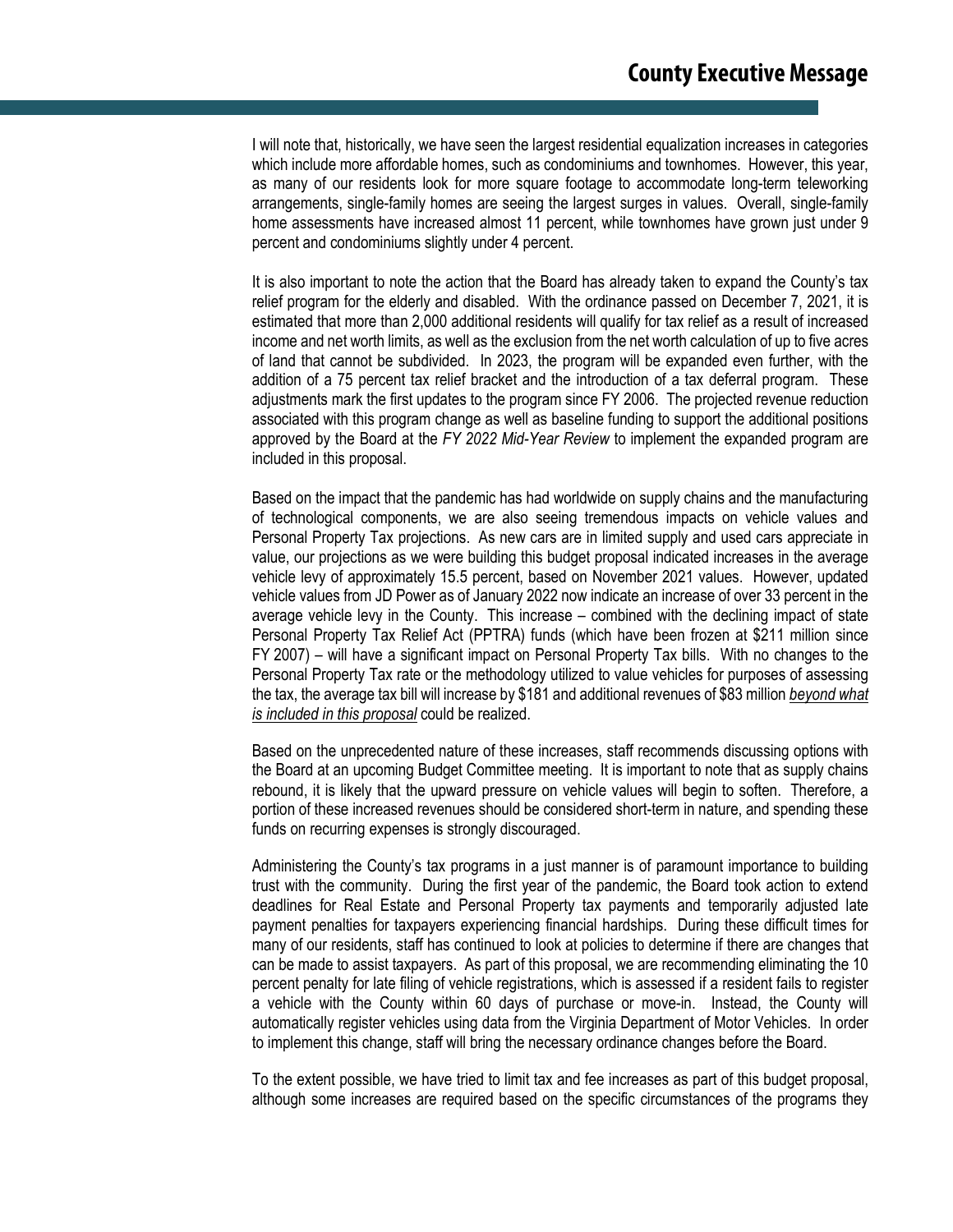support. The collection rate for residents within the County's approved sanitary districts is proposed to increase by \$75 to \$475 per home in FY 2023. In FY 2021, as a response to the pandemic, the proposed collection rate increase from \$385 to \$400 was deferred and the rate was instead reduced to \$370 to provide a credit for reduced service levels due to COVID-19. In FY 2022, the annual collection rate was increased to \$400 per home. The delay in increasing the rate – and the one-year reduction – has impacted the fund's financial position, resulting in reduced fund balances and requiring the deferral of needed capital investments. The increase in FY 2023 is necessary to cover increasing costs related to salaries and capital equipment. Similarly, we are recommending that sewer charges be increased by 5.95 percent in FY 2023. The five-year sewer rate plan approved by the Board as part of the FY 2022 Adopted Budget Plan had proposed to increase sewer charges by 7.4 percent in FY 2023, but the recommended rates have been reduced after careful review. With the 5.95 percent increase, impacting both the Sewer Service Charge and the Base Charge, the average annual customer bill will increase by \$38.08. Additional revenues will be used for capital investment and to address costs required to meet more stringent nitrogen discharge limitations.

Some residents may wonder why we need to rely upon increased County revenues to fund our priorities this year, since we have been fortunate to receive significant stimulus dollars over the past two years. While it is true that **Fairfax County and FCPS have jointly received over \$1 billion in direct federal stimulus or pass-through funds from the state**, it is important to note that those funds are one-time in nature, with a majority of the funds accompanied by restrictive spending parameters and arduous reporting requirements. The Board's focus in utilizing these funds has been to implement public health programs to help combat the COVID-19 pandemic and to assist residents and small businesses that have been negatively impacted by the pandemic. With the final tranche of American Rescue Plan Act funds expected in the spring, and no significant additional stimulus anticipated after receipt of those funds, it is imperative that we continue to utilize our funds judiciously.

Although most of the funds have been used for direct community assistance, we have been able to take advantage of stimulus dollars to provide initial funding for a number of initiatives which were driven by the pandemic, mandated by the state, or aligned with longstanding County priorities. This includes strengthening our public health preparedness and coordinated services planning staff, adding school health nurse positions to address a new state-mandated staffing ratio, and implementing a co-responder model to respond more appropriately to behavioral health crisis calls. When utilizing one-time stimulus funds for recurring adjustments, we have relied upon the same practice that we have always used when funding recurring items as part of a quarterly review – we include the necessary funding in the following year's baseline budget. As a result, you will see a number of adjustments included in this proposal that have been initially funded with stimulus funds or were previously approved as part of the *FY 2021 Carryover Review* or *FY 2022 Mid-Year Review*.

Also released today is the **FY 2023-FY 2027 Advertised Capital Improvement Program** (CIP). The County's capital program has received renewed interest following the work of the Joint County/Schools CIP Committee, and the proposed plan today incorporates many of the recommendations that came out of that work. As part of the adoption of the FY 2023 budget, staff

OCTOBER 2021

## **Joint CIP Committee Report**

Report and Recommendations of the Fairfax County Board of Supervisors and Fairfax County School Board Joint CIP (Capital Improvement Program) Committee

recommends that the Board formally update the County's *Ten Principles of Sound Financial Management* to reflect an increased annual bond sale limit of \$400 million, up from the current limit of \$300 million. With this change, we will gradually increase our annual sales for both County and Schools over the coming years, beginning with the January 2023 sale. The increase will ultimately allow us to expand the capability of our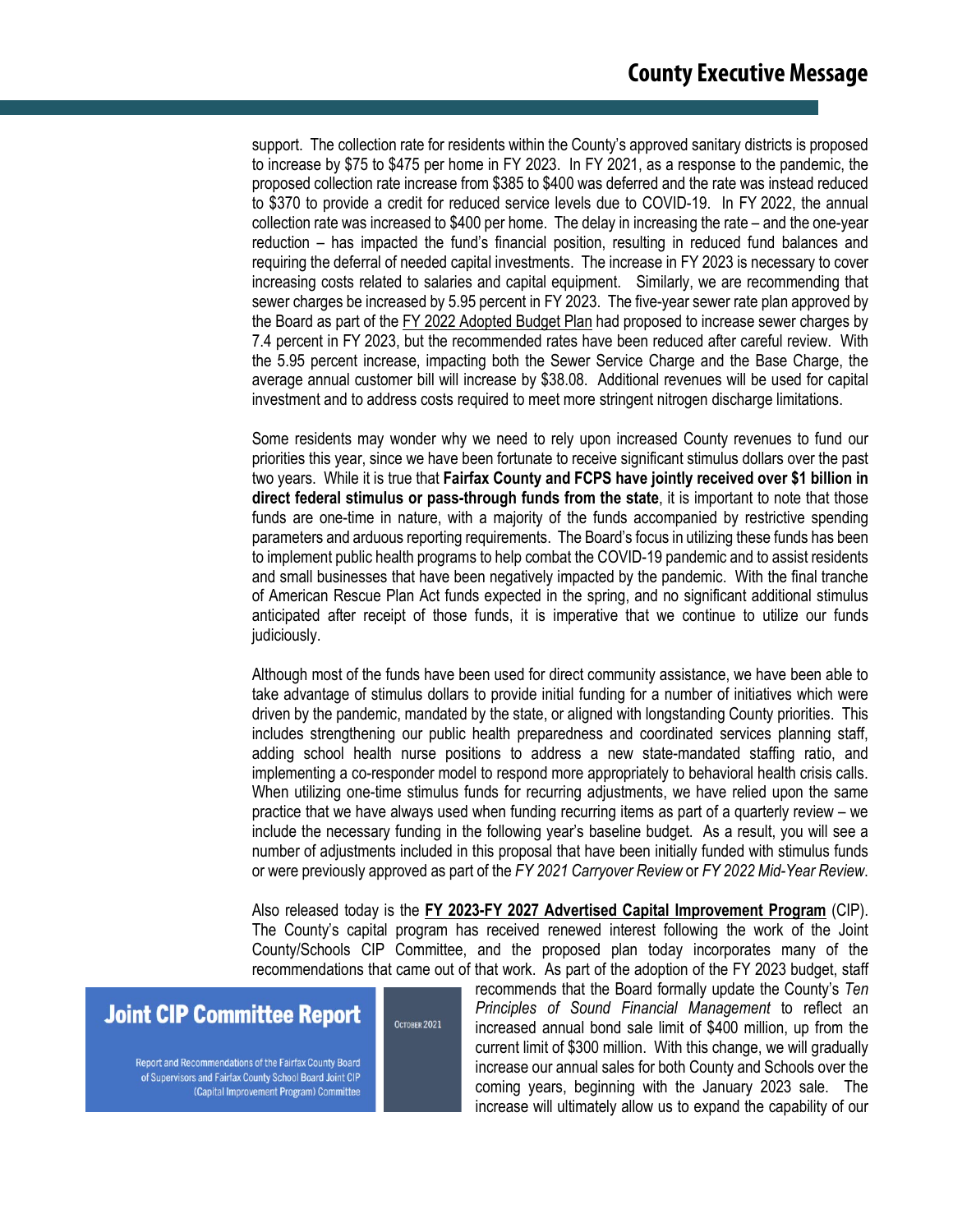bond programs to renovate and build new facilities and schools. In the short-term, it will alleviate some of the pressures that have been building from project delays – in part attributable to COVID-19 – and the impact that a growing Metro need has had on the rest of the County bond program.

The Committee recommended setting aside the equivalent of one penny on the Real Estate Tax rate to be used for required debt service payments resulting from the increased sales and for capital paydown – or pay-as-you-go – expenses. Based on other spending requirements, particularly those related to compensation, this budget does not include the allocation of a full penny. However, we have included a \$5 million investment – split evenly between County and Schools – which can be used for capital paydown in FY 2023, as debt service requirements will not increase until next year. Our hope is that we can continue to build this investment to the full penny over time.

As part of our overall review of our bond and capital program, we examined our upcoming planned bond referendum to ensure that we are timing our questions to the voters appropriately. We have determined that a slowdown in the bond program is necessary in order to address a backlog of outstanding bonds. This backlog has gradually increased based on project delays only exacerbated by the impacts of the pandemic, higher Metro contribution requirements, and changes in project scopes. As the Board may recall, we have recently requested Board approval twice to extend our timeframe for selling bonds by two years, extending the normal eight-year limit to ten years. And based on projections, it is anticipated that additional extensions will be required in the coming years. As a result, we are recommending that the County place no referenda on the ballot in November 2022. The previously planned referendum for 2022 was relatively small and included public safety and early childhood facilities. As there are still many outstanding projects from the 2015 and 2018 Public Safety bond referenda, being able to progress on new projects would be difficult. And we have had great success in identifying funds for early childhood facilities outside of the bond program, such as the almost \$10 million identified as part of the *FY 2021 Carryover Review* for the Kingstowne Complex Childcare Center. Additionally, most referenda are proposed to be delayed by two years, with six years between referenda (instead of four years). Planned School and Metro referenda remain unchanged. We do not anticipate that this will impact project timelines or have other negative impacts on our program. These adjustments should help with the backlog of bonds that need to be sold and position the County to better take advantage of the increased sales limits in the future.



The Joint County/Schools CIP Committee was successful in part due to the focus for County and Schools elected leaders and staff to understand the challenges that each entity was experiencing and develop recommendations that would be beneficial to both. As we have experienced over the past years – and certainly during the course of the pandemic – the County and Schools are both better positioned for success when we work collaboratively towards our shared focus of **Lifelong Education and Learning**. I have enjoyed a close working relationship with Superintendent Brabrand since I arrived in Fairfax County several years ago, and I hope to build a similar relationship with his successor following his retirement later this year.

In his Proposed Budget, the Superintendent included funding for a number of priorities, including a strong compensation program for Schools employees. As we discussed as part of the November fiscal forecast discussion, recruitment and retention issues have been challenges for both the County and Schools, and a majority of the funding requested in the Superintendent's budget is included to address this significant area of concern. Despite projected increases in sales tax and state aid, the Superintendent's General Fund transfer request was an increase of \$112.65 million – or 5.18 percent. Recognizing the importance of focusing on employee compensation, **this proposed budget fully funds the Superintendent's transfer request**. Including required adjustments for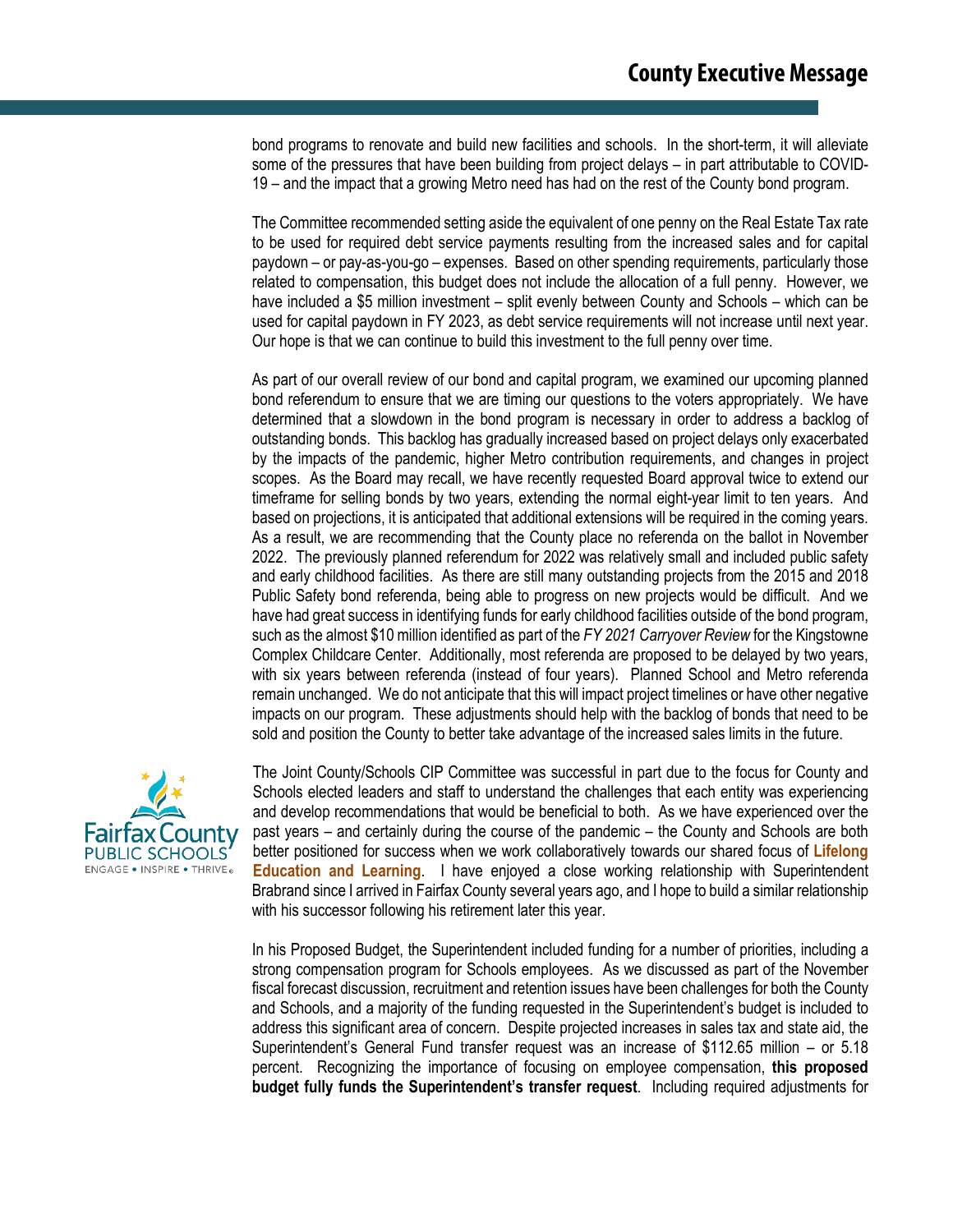School Debt Service and \$2.5 million in additional capital funding as I discussed earlier, the total increase for Schools as part of the FY 2023 Advertised Budget Plan is \$117.90 million.

On the County side, disbursements are recommended to increase by \$127.84 million, with a majority of those funds going towards employee compensation. As directed by the Board of Supervisors in the approved FY 2023 Budget Guidance and in recognition of the serious recruitment and retention issues that many County agencies are facing, I have prioritized compensation for County employees in this budget. **I am recommending full funding of the calculated 4.01 percent Market Rate Adjustment (MRA) as well as performance, merit, and longevity increases**. If approved, this will mark the first time since FY 2019 that the County's full compensation program has been funded.

In addition, funding has been included to adjust job classes that have fallen behind relative to the market – job classes that include those which have been the most impacted by the pandemic and are experiencing the most severe recruitment and retention challenges, such as behavioral health specialists, public health nurses, and public safety communicators. As discussed at the February 1, 2022 Personnel Committee meeting, we are increasing the pay adjustments associated with benchmark regrades, moving to a standard five percent adjustment per grade. Additionally, instead of implementing these adjustments in July, these pay increases will go into next month's paychecks, providing a needed boost to recruitment and retention efforts.

The FY 2023 Advertised Budget Plan includes funding for a 4.01% Market Rate Adjustment; performance, merit, and longevity increases; benchmark regrades; and a new 25-year longevity step for uniformed public safety employees.

Although these benchmark changes will benefit many of our employees, there is no impact to our uniformed Fire and Rescue, Sheriff, or Police employees, as these job classes were found to be within our market comparison parameters. However, we recognize that public safety agencies are also struggling to reduce vacancies and are losing uniformed employees to retirement as employees who joined the County

during hiring surges in the 2000s reach retirement age. Therefore, **I am recommending a new 25 year longevity step for all of our uniformed pay plans**. This should incentivize employees to further their careers with the County and hopefully help curb the tide of rising retirements.

In total, proposed pay increases included in this budget average 6.16 percent for non-uniformed merit employees and 7.86 percent for uniformed merit employees. These averages do not include increases associated with benchmark regrades, so employees in job classes that are out of market will see additional adjustments.



Outside of compensation, proposed adjustments included in the FY 2023 Advertised Budget Plan are included to meet a variety of needs, including the scheduled opening of new facilities and parks; continued investments in affordable housing, Diversion First, and the Opioid Task Force; required funding for Metro and Connector; and baseline adjustments resulting from prior Board actions. A detailed list of all adjustments included in this proposal, organized by the ten priority areas as included in the recently adopted Countywide Strategic Plan, follows this letter. Additionally, brief descriptions of all General Fund adjustments are included in the *Advertised Budget Summary*. I highlight some of the more significant County adjustments below.

As we have done over the past two years, we are continuing to make investments in our **Health** priority area. Increased funds included in the FY 2023 proposal support the County's Diversion First and Opioid Task Force initiatives. We have also included significant baseline funds for positions added as part of the *FY 2021 Carryover Review* and initially funded with federal stimulus dollars,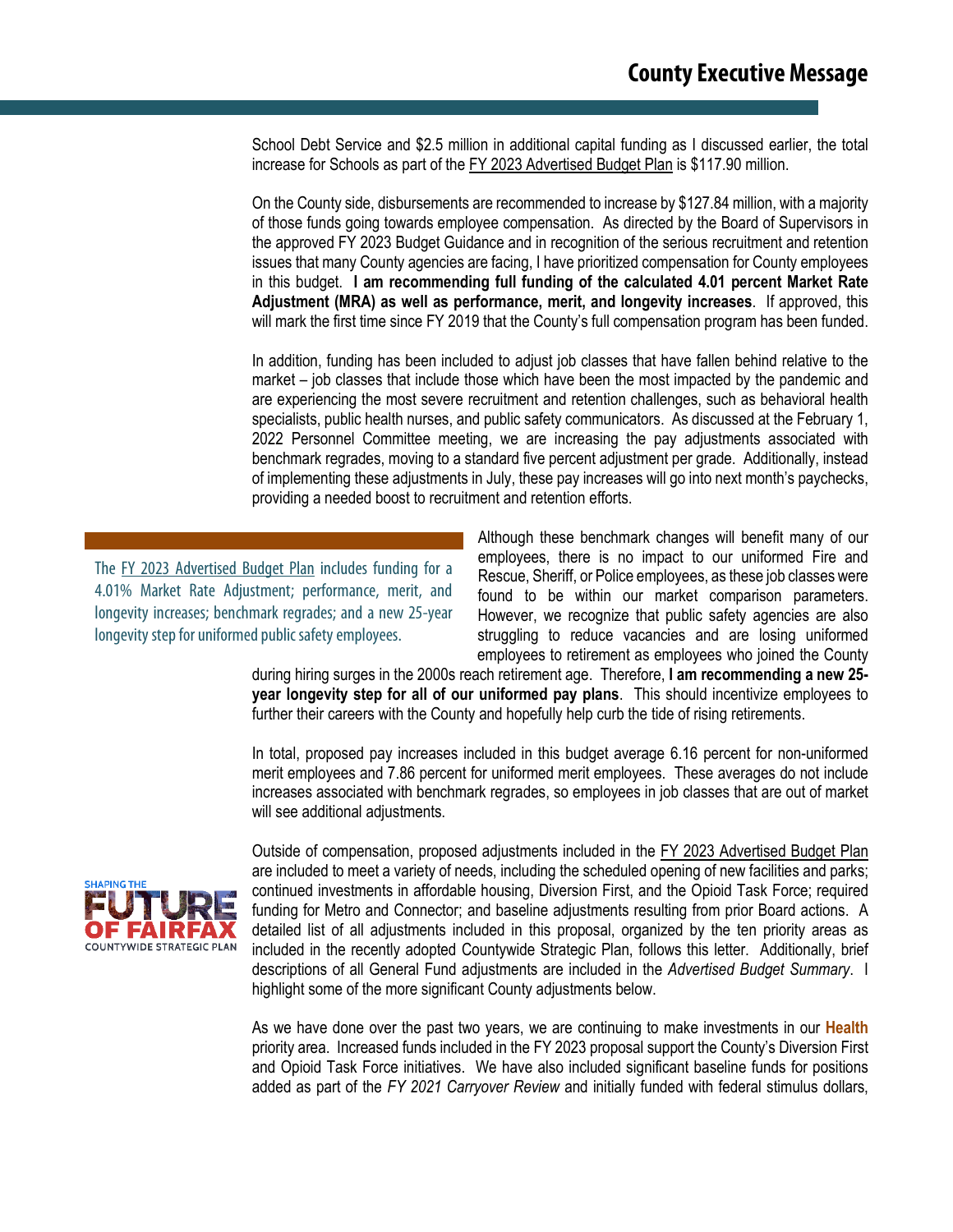including School Health Nurse positions to meet the new state mandated staffing ratios and positions to aid in the County's public health preparedness.

An important component of the **Housing and Neighborhood Livability** area is the need to have quality, affordable housing available to County residents. Included in the Board's FY 2023 Budget Guidance was the directive to include the equivalent of one half-penny on the Real Estate tax rate as additional funding on top of the existing half-penny in both FY 2022 and FY 2023 for the County's affordable housing program, either using County dollars or federal stimulus dollars. Based on total allocations of \$30 million from the County's ARPA Coronavirus State and Local Fiscal Recovery Funds, a total of \$10 million allocated as part of the *FY 2021 Carryover Review* and *FY 2022 Mid-Year Review*, and \$5 million in baseline funds included in my FY 2023 proposal, we have already surpassed this goal. In total, including County and federal funds allocated for the current fiscal year and projected for FY 2023, we are committing over \$73 million to this important initiative.

Just as we are investing in housing opportunities for our residents, so too are we investing resources to assist our vulnerable residents beyond their housing needs. In the area of **Empowerment and Support for Residents Facing Vulnerability**, we have included funds to boost our Consolidated Community Funding Pool, provide for new positions to meet increased demand for domestic and

The Ten Priority Areas included in the Countywide Strategic plan include:

- **EXECUTE:** Cultural and Recreational Opportunities
- **Economic Opportunity**
- **Effective and Efficient Government**
- **Empowerment and Support for Residents** Facing Vulnerability
- **Health**
- **Environment**
- **Housing and Neighborhood Livability**
- Lifelong Education and Learning
- Mobility and Transportation
- Safety and Security

sexual violence services, and support the County's Children's Advocacy Center. Additionally, this proposal includes baseline funds for initiatives previously approved by the Board, including the new Co-Responder Model, augmented behavioral health services, and staffing to support the Emergency Rental Assistance program – all initially supported through stimulus funds. Other baseline adjustments, including increased staffing in Child Protective Services and additional public assistance eligibility workers, were previously approved as part of quarterly reviews with County funds.

Another area where we have been successful in utilizing federal stimulus funds is in **Mobility and Transportation**. With federal funds available to WMATA as well as funds directed to the County's Connector system, we have been able to avoid significant funding increases in these areas over the past two years. WMATA stimulus funds have been used to offset the County's required subsidy to Metro, while Connector funds have been used to offset revenue losses. However, these one-time funds are not sufficient in FY 2023 to fully cover cost

increases. With gas tax revenue recovering, but not back to pre-pandemic levels, and state aid balances that have largely been spent down, additional General Fund resources are required and have been included in the FY 2023 Advertised Budget Plan.

Many of the adjustments related to **Safety and Security** in the FY 2023 proposal relate to new facilities that have recently opened or are anticipated to open in FY 2023. In last year's budget, we recommended phasing in staffing for the new Scotts Run Fire Station based on resource constraints, including positions only to staff a Medic Unit. As part of this budget, the remaining positions required are included, including positions to staff a Fire Engine and support positions. Additionally, positions to begin staffing the new South County Animal Shelter are included. Based on the timing of the opening of the facility – currently projected for late FY 2023 – additional positions will be considered in future budget processes as the timing of the facility opening becomes clearer. We have also included funding to support the Office of the Commonwealth's Attorney, in line with a multi-year strategy to increase resources, as well as funding to provide electronic control weapons so that all uniformed officers in enforcement units have these devices when on patrol.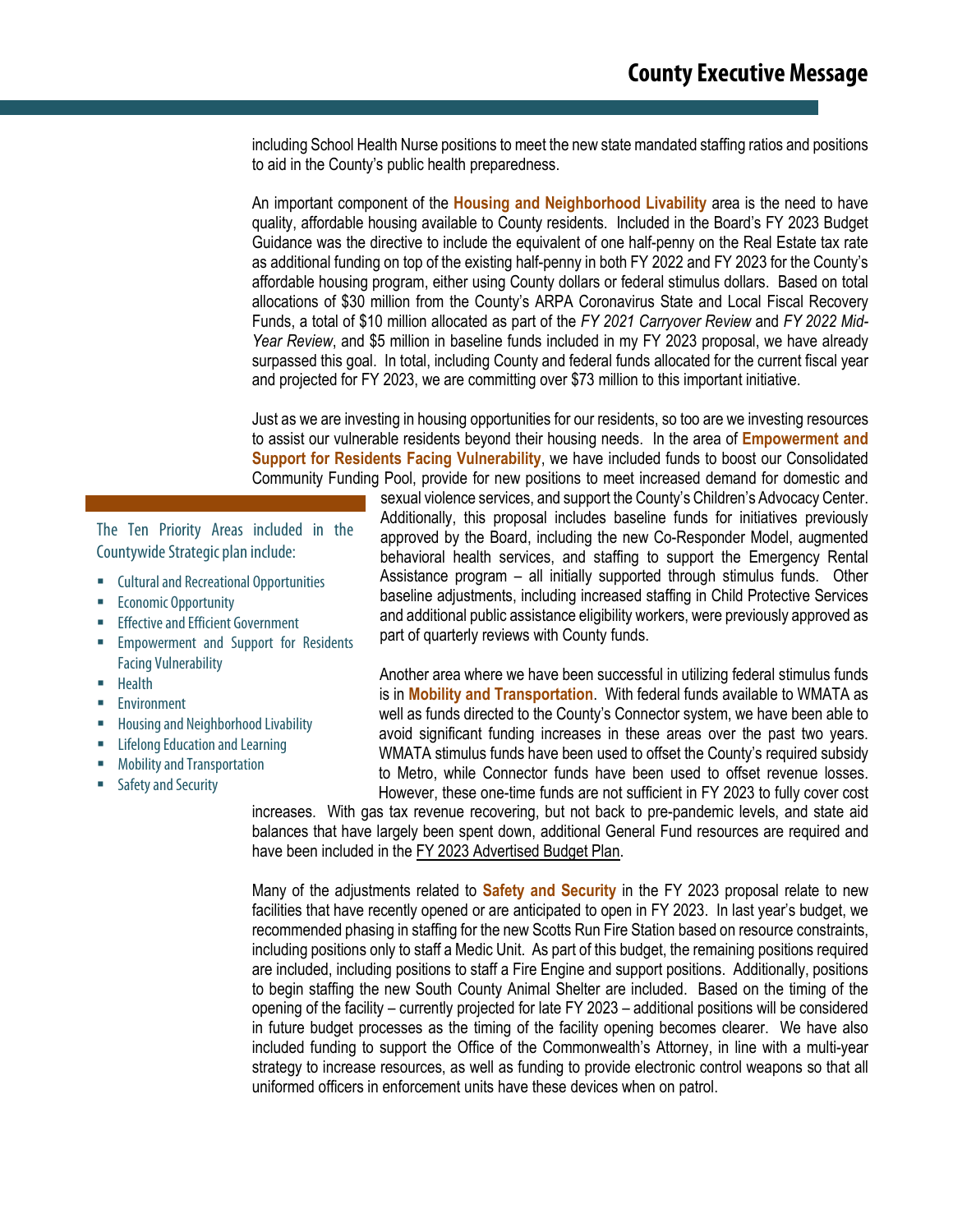Similar to Safety and Security, much of the new investment in the area of **Cultural and Recreational Opportunities** is related to the opening of new facilities, although we have also included funding specifically to address equitable access to Parks services. This Social Equity pilot program would support the development of a strategy to significantly expand the Park Authority's existing scholarship program and approach to serving residents living in disadvantaged areas of the County. Working with staff from the One Fairfax office and human services partners, income and eligibility definitions will be developed to offer fee reductions based on demonstrated financial need. Staffing and funding is also included to support the new Patriot Park North Complex – scheduled to be completed this December – which was a priority of the Sports Tourism Task Force. We have also included adjustments for the new Sully Community Center and Community Center in the Lee District, as well as expanded programming associated with the South County Teen and Senior Centers that have relocated to the Original Mount Vernon High School facility. Lastly, in accordance with the Board's Budget Guidance, baseline funding is also included for Celebrate Fairfax (CFI) as part of the multi-year approach to Recover, Rebuild, and Relaunch from the disruption caused by the pandemic. This funding will allow CFI to staff the new PARC (People, Arts, Recreation, and Community) site full-time and expand the number of events held in the community.

As I noted last year, the area of **Economic Opportunity** was one where we have been incredibly successful in utilizing stimulus funds in order to help our residents and small businesses rebound from the impacts of the pandemic. With the successful implementation of the RISE and PIVOT grant programs, followed by the recent discussions with the Board regarding the new THRIVE program, the County has taken significant steps to target our available funds to assist in the economic recovery of the County. Our FY 2023 proposal includes baseline funding for positions previously approved to support unemployed and underemployed workers negatively impacted by the pandemic, as well as funding to support seven new School-Age Child Care classrooms. Safe and affordable childcare is an essential element for residents to be able to fully participate in the workforce and increase their financial self-sufficiency.

Many of the investments that have been recently made in the area of the **Environment** have been approved as part of quarterly reviews, including almost \$19 million approved as part of the *FY 2021 Carryover Review*. Those funds have been programmed for projects to reduce carbon emissions and begin to implement the County's Zero Waste plan, continue to convert streetlights to LEDs, and support electric vehicles and charging infrastructure. Baseline funding to support new positions added at Carryover to support these initiatives has been included in the FY 2023 proposal. In addition, funding has been included to support the Sustainable Procurement Program, which considers supply chain emissions, prioritizes low- or no-carbon solutions, and works to achieve zero waste when selecting vendors and making procurement decisions, in accordance with the County's Energy Strategy.



Our final priority area is **Effective and Efficient Government**, which covers a broad range of investments. These include additional resources for the Office of Elections to expand early voting and support no-excuse absentee voting, as well as for elections software and equipment; additional support for the Board of Supervisors offices, including \$100,000 for each Supervisor's office and \$200,000 for the Chairman's office; and additional positions to support workload requirements in Capital Facilities and at the County's expanded warehouse space. Funding and positions are also included for the County's Language Access program, which will provide guidance, training, and resources to expand translation services and ensure that language is not a barrier to accessing County information, in line with the County's One Fairfax policy. Also included in this category are Information Technology investments. Included in this proposal is funding for technology infrastructure needs, particularly to boost the financial position of our PC Replacement program.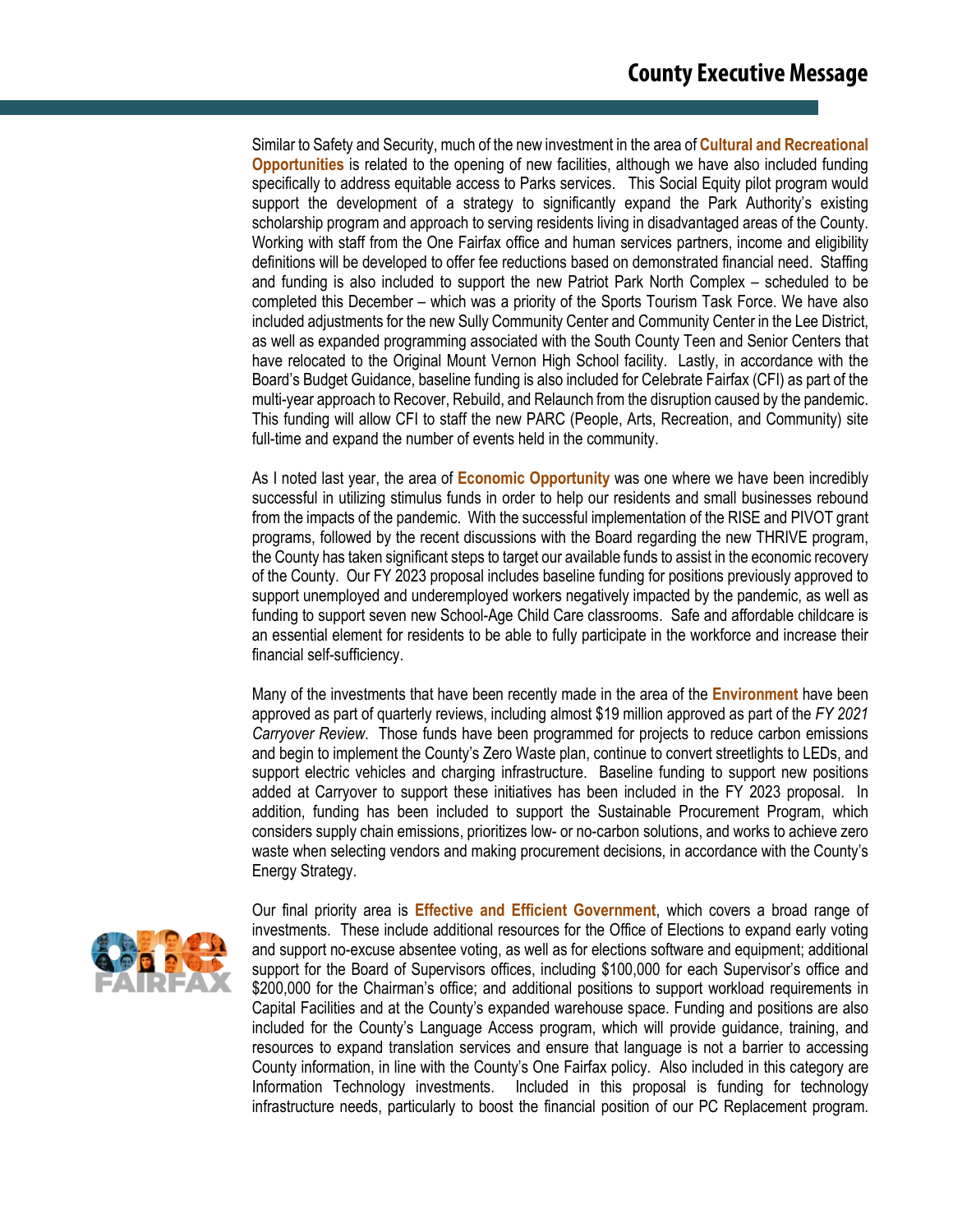Hardware and licensing costs have increased, especially as the County's technology has been expected to support a more mobile workforce. For the past two years, we have used CARES Coronavirus Relief Funds to offset some expenses, such as new laptop purchases and expanded licensing costs for teleworking software. However, it is important that baseline funding be added to ensure that appropriate resources are in place to meet replacement needs. Staff is also in the process of revising our methodology for determining chargebacks to agencies to ensure that charges are right-sized based on the specific hardware and software requirements of individual agencies.

I am also recommending several organizational changes as part of this proposed budget which have no net financial impact. The first is the creation of the new Fund 40200, Land Development Services (LDS), which moves all activities in the current agency in the General Fund to its own Special Revenue Fund. The new fund will be fully supported by the fees charged by LDS, with reserves held to sustain operations through periods of economic uncertainty, and will allow for greater transparency and clarity regarding the use of those fees. Any excess revenues at year-end will stay in the fund and may be used for future investment or to help finance operating activities when fee revenues do not fully support expenses. The self-sustaining nature of the fund also will allow for more flexibility in responding to market demands to increase staff and resources, as land development fees will cover land development activities.

Additionally, several organizational changes are included to more appropriately align programs and services within the health and human services system. This includes the transfer of Adult Day Health Care and Long-term Care Services from the Health Department to the Department of Neighborhood and Community Services (NCS) and the Department of Family Services (DFS); the transfer of Community Action (including the Community Services Block Grant revenue which is allocated through the Consolidated Community Funding Pool process) from DFS to NCS; and shifting the billing administration of the Medical Care for Children Partnership (MCCP) from DFS to the MCCP Foundation, which is funded out of the County's Contributory Fund.

The FY 2023 Advertised Budget Plan also includes over \$4 million in identified savings. This includes a \$2.5 million reduction in the County's required contribution for Other Post-Employment Benefits (OPEBs). As part of the latest valuation, the County reached full funding of its OPEB liability – a remarkable achievement that very few jurisdictions have accomplished. As a result, the required contribution to the OPEB Trust Fund can be reduced by \$2.5 million. We also examined and increased indirect costs charged to agencies outside the General Fund for central support services provided by agencies including Human Resources, Purchasing, Budget and Finance. These costs had not been adjusted in several years, recognizing that some other funds were experiencing fiscal constraints, but small increases are proposed as part of this plan.

This budget proposal includes a net increase of 109 positions, with these positions spread across each of the ten Strategic Plan priority areas. Many of the new positions are associated with new facilities such as the Scotts Run Fire Station, South County Animal Shelter, Sully Community Center, and Patriot Park North. Others are included to support long-standing priority initiatives such as the Diversion First program, Opioid Task Force, and affordable housing. Others are associated with workload requirements, including those in the Office of the Commonwealth's Attorney and Office of Capital Facilities. It should also be noted that the total position increase includes positions in other funds – such as the McLean Community Center and the County's Stormwater and Wastewater funds – which have no General Fund impact. Some may question adding positions during a time when we are experiencing significant recruitment and retention challenges. However, my hope is that with a robust compensation program in FY 2023, combined with declining COVID-19 cases, we will start to see falling vacancy rates. As our agencies are faced with service demands from our residents and